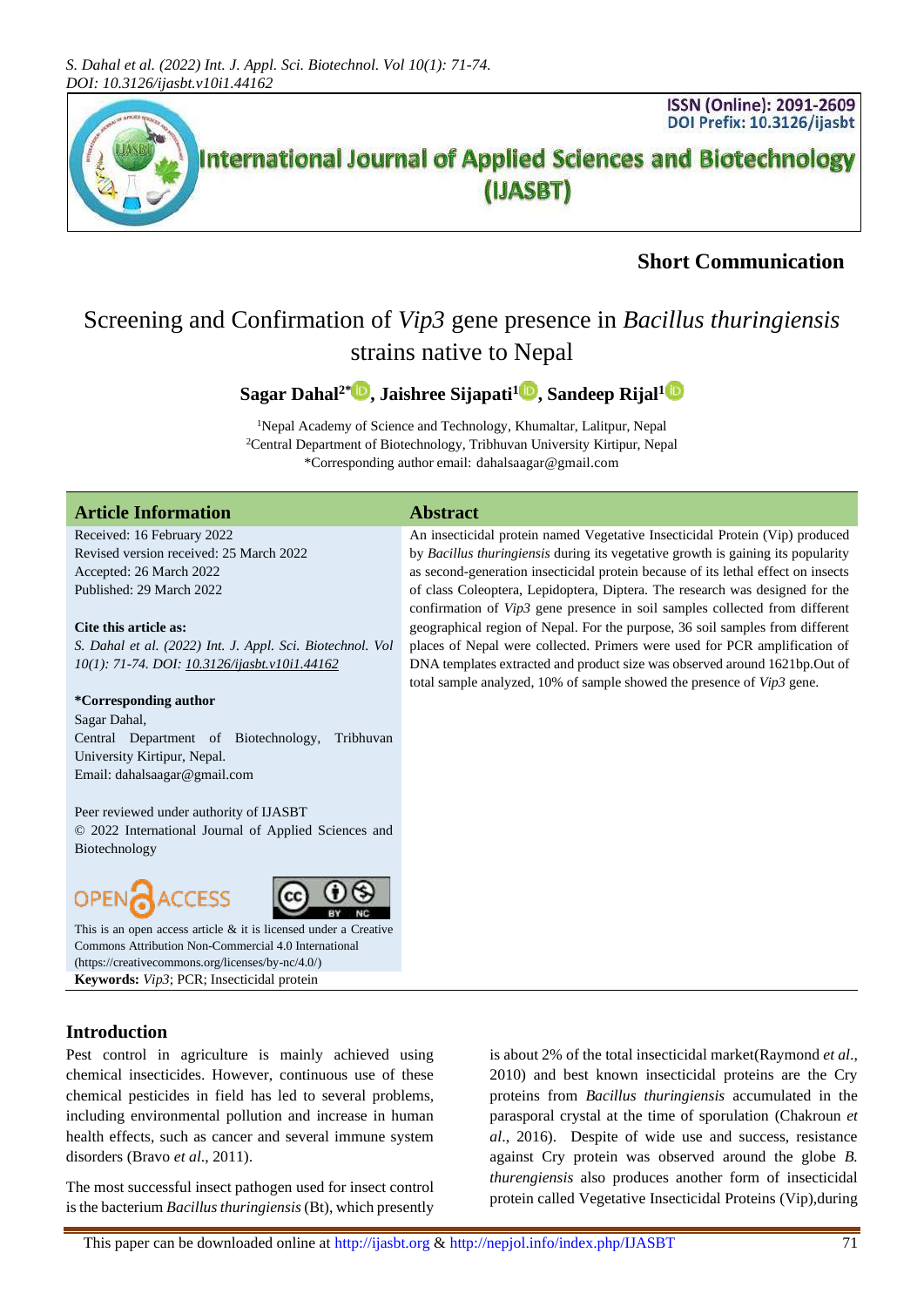its vegetative development period which demonstrate insecticidal activity against abroad spectrum of insects (El-Gaied *et al*., 2020; Estruch *et al*., 1996).

Among identified *Vip* genes, *vip3* genes are around 2.4kb in length, and they are normally carried on large plasmids although in some cases, they have been proposed to be located in the bacterial chromosome. Genes coding for Vip3 proteins are commonly found among *B.thuringiensis*  strains, and hence, some studies have even found them in 50% and up to 87% of the strains tested (Chakroun *et al*., 2016).

Number of amino acids in any particular Vip3 proteins ~787, and the protein has an average molecular mass of ~89 kDa. The N terminus of Vip3 protein is highly conserved, while the C-terminal region is highly variable ; thus, the Cterminal region was proposed to be involved in target specificity (Chakroun *et al*., 2016; Hernández-Rodríguez *et al*., 2009; Mesrati *et al*., 2005; Yu *et al*., 2011). Estruch *et al*., (1996) proposed mode of action of theVip3 proteins so on after its discovery in 1996. It was suggested that Vip3 proteins would exert their toxicity via a process different from that of the Cry proteins, based on the lack of structural homology of these two types of proteins. Despite being so different, both types of toxins exert their toxic action through apparently the same sequence of events: activation by midgut proteases, crossing the peritrophic membrane, binding to specific proteins in the of the epithelial midgut cells, and pore formation (Chakroun *et al*., 2016; Lee *et al*., 2003).

This research aims to determine the prevalence of *Vip3* gene in the *Bacillus thuringiensis* strains native to soil of Nepal. It will also assist researchers for further work and to identify Vip3 protein as potential candidate for biopesticide against moths affecting crops of Nepal.

#### **Materials and Methods**

#### *Sample collection and isolation*

Samples were collected from different geographical regions of Nepal including high altitude of Himalayas, low land Terai and Hilly region.

Collected samples, each approximately 5gm were taken from at least 5 cm below ground level by scrapping off with sterile spatula were packed in air tight bag with proper labeling and brought to NAST lab and kept in freezer at  $4^{\circ}C$ and processed. For isolation of *B. thuringiensis*, 1gm of soil from each sample were weighted and mixed in 10ml of autoclaved distilled water in a test tube. Test tubes were then vortexed vigorously for 3 mins for proper mixing of soil and serial dilution of each sample (upto $10^{-4}$ ) were done. All test tubes were then kept at  $60^{\circ}$ C for an hour to eliminate vegetative and non-spore forming cells. After heat treatment 0.1 ml of aliquots of serial dilution were plated in NA plate prepared earlier using spread plate technique.

Plates were incubated at  $30^{\circ}$ C for overnight for cell growth (Rabha *et al*., 2017). Spore forming, potential bacterial isolates exhibiting *Bt* like phenotype i.e. flat, matte like colour, uneven border were selected and cultured in T3 agar media (Per liter: 3g tryptone, 2g tryptose, 1.5g yeast extract, 0.05M sodium phosphate [pH 6.8], and 0.005g MnCl) and incubated at 37°C for 5 days for the confirmation of crystal production. Production of crystals was confirmed by Amido black staining (Hassan *et al*., 2021; Russell & Al, 1987; Shishir *et al*., 2012).

#### *DNA Extraction*

Rapid boiling method was performed. Overnight culture of *B. thuringiensis* in LB broth was centrifuged at 10,000 rpm for 2 mins and pellet were resuspended in 200 [µl](https://www.bing.com/ck/a?!&&p=16856e148eeaceba5138dccf5dd2933ff469d12195e140c3ee43cef8ffcdc52eJmltdHM9MTY0ODIwNDEwNyZpZ3VpZD0xMmQwMTczNy1jYzRiLTQyNzktOTI5ZC1jOWRmZmI5NmQyYjkmaW5zaWQ9NTE0Mg&ptn=3&fclid=4e934908-ac26-11ec-8122-f3b8fdcb5124&u=a1aHR0cHM6Ly93d3cuY29udmVydC1tZS5jb20vZW4vY29udmVydC92b2x1bWUvbWljcm9saXRlci5odG1sP21zY2xraWQ9NGU5MzQ5MDhhYzI2MTFlYzgxMjJmM2I4ZmRjYjUxMjQ&ntb=1) of autoclaved distilled water and then tube were transferred in boiling water for 10 mins and allowed to cool. Tubes were centrifuged at 10,000 rpm for 2 mins and supernatant were transferred to fresh sterile eppendorf tube and stored at  $4^{\circ}C$ for further analysis (Diana *et al*., 2012; H. Abdelhai, 2016).

#### *Gene Identification by Polymerase Chain Reaction (PCR)*

PCR reaction was carried out in 20 µl reaction volumes containing 10 µl of 2X master mix (Thermo Scientific), 0.5µl of Taq polymerase (Promega) of 5 unit/ml, 1µl of 10 pM of reverse and forward primer,  $0.4 \mu$ l of Mgcl<sub>2</sub> and  $5.1$ µl of sterile water and 2µl of template.

Amplification was carried out in PCR thermocycler (Applied Biosystem) with program set for 35 cycles of denaturation at 95 ºC for 1 min, annealing at 51ºC for 1 min and extension at 72ºC for 1.5 mins with an extra step of extension at 72ºC for 10 mins. After PCR amplification, electrophoresis of PCR products was done at 1.5% agarose gel using DNA ladder of 1 Kb (Thermo Scientific) (Fig. 3).

Primer for reaction was used as described by Hernández-Rodríguez *et al*. (2009) sequence of which are listed below and was synthesized by Macrogen.

#### *vip3- forward primer:* 5′-TGCCACTGGTATCAARGA-3′

#### *vip3- reverse primer:* 5′-TCCTCCTGTATGATCTACATATGCATTYTTRTTRTT-3′

#### **Result and Discussion**

In our experiment, 30 crystal positive samples were identified among which 22 shows spherical crystal whereas 7 showed bipyramidal crystal and 1 showed mixed crystal i.e. 73.33% of crystals were spherical in shape, 23.33% were bipyramidal and rest 3.33 % was mixed (Mixture of bipyramidal and spherical) (Fig. 1 and 2).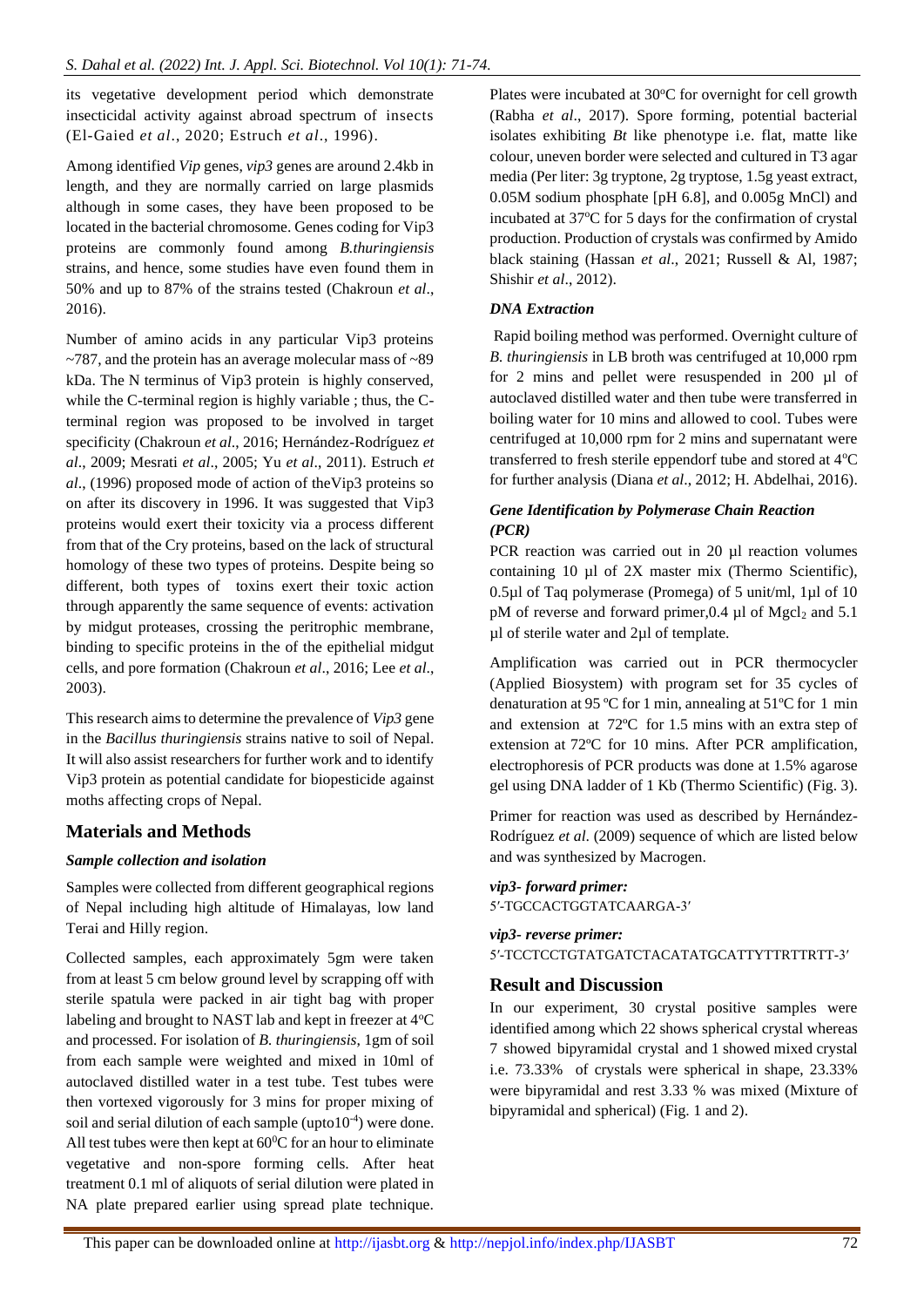

Fig 1: Spore observed under microscope Fig 2: Crystal observed under Microscope



**Fig 3**: Agarose gel electrophoresis of PCR product.

From the above experiment result, prevalence of *vip 3* gene found to be 10% as we observed band at 1621bp. Among *30 Bacillus thuringiensis* samples only 3 was found to be *Vip 3* gene positive (Fig. 3). All 3 samples having *Vip 3* positive gene were obtained from mild temperate zone i.e. from altitude of 2100m-2800m. Study of Palma *et al*., (2013), abundance of *Vip3* gene was found to be 14.5% on the Spanish main land whereas 2 % in Canary island which support and justify the result of study (Palma *et al*., 2013). However in some research abundance is as high as 67.4% (Yu *et al*., 2011).

Conclusively, more research on topic needs to be done for study of temperature and other geographical parameters effects on *Vip3* prevalence and further research needs to be carried out for determination of Vegetative Insecticidal Protein as potential candidate for biopesticides.

#### **Author's Contribution**

All authors contributed equally in the all stages of research and manuscript preparation. Final form of manuscript was approved by all authors.

#### **Conflict of Interest**

The authors declare that there is no conflict of interest with present publication.

#### **Acknowledgment**

Authors express sincere gratitude and heartiest honor to Nepal Academy of Science and Technology, Khumaltar, Lalitpur.

#### **References**

Bravo A, Likitvivatanavong S, Gill SS and Soberón M (2011) Bacillus thuringiensis: A story of a successful bioinsecticide. *Insect Biochemistry and Molecular Biology* **41**(7): 423–431. [DOI:10.1016/j.ibmb.2011.02.006](https://doi.org/10.1016/j.ibmb.2011.02.006)

Chakroun M, Banyuls N, Bel Y, Escriche B and Ferré J (2016) Bacterial Vegetative Insecticidal Proteins ( Vip ) from